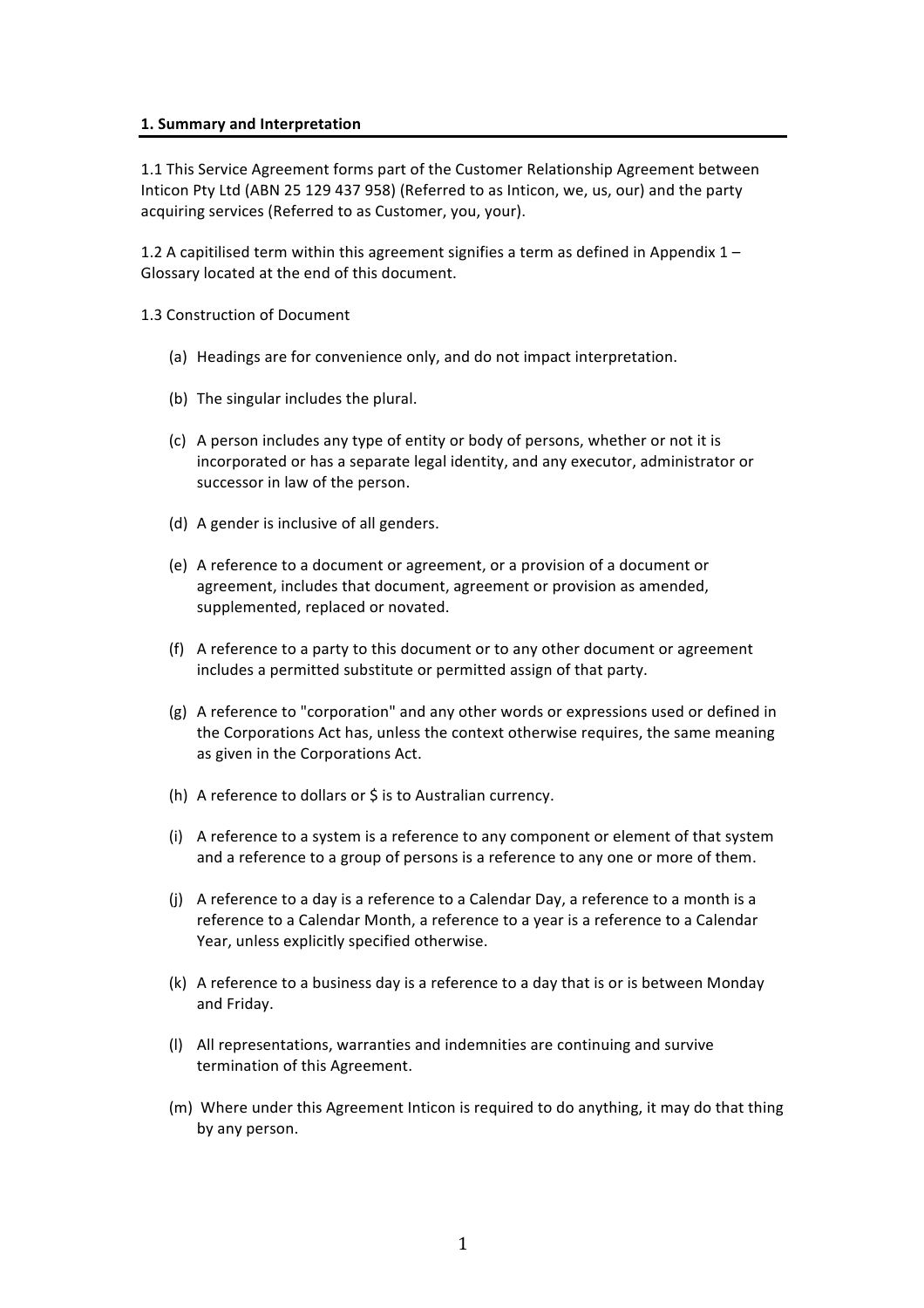- (n) Where under this Agreement or any Service Schedule or Agreement the customer must do anything, it must procure that its customers and Employees do that thing.
- (o) Where under this Agreement or any Service Schedule or Agreement the customer must not do anything, it must procure that its customers and Employees not do that thing.

## **2. Provision of Agreement**

2.1 This Agreement continues until it is terminated in accordance with its terms.

2.2 This Agreement establishes provisions governing any relationship between Inticon and the Customer. This Agreement does not oblige Inticon to provide any services to the Customer, nor enter any additional Service Agreement with the Customer.

2.3 Inticon is not obliged to provide services to the Customer or perform actions under any Service Schedule or Agreement until such time as;

- (a) Acceptable completion of Service Schedule or Agreement by the Customer;
- (b) Inticon has received a satisfactory response to its inquiries regarding the credit history of the Customer, including but not limited to credit checks, trade and reference checks
- (c) Inticon security requirements, if applicable, have been met by the Customer;
- (d) The Customer has proved to Inticon's reasonable satisfaction at the Customer's expense that it has all permits, licenses and consents that it must have to receive the Services under the Service Agreement;
- (e) The Customer has provided any applicable privacy consents including but not limited to Non Disclosure Agreements as required by Inticon;
- (f) Except to the extent a Service Schedule or Agreement explicitly provides otherwise the definitions in this Agreement and rules for interpreting this Agreement apply to interpreting all Service Agreements;
- (g) In the case of inconsistency between this Agreement and any Service Schedule or Agreement, the provisions of this Agreement prevail to the extent of the inconsistency;
- (h) Without limiting the scope of Clauses (f) or (g), where in this Agreement there is any limitation or exclusion of Inticon's liability, or the imposition of conditions on the way in which the Customer may seek a remedy for any liability of Inticon, those provisions apply to each Service Agreement.

# **3. Termination of Agreement**

3.1 If the Customer continues to receive a Service under a Service Agreement after the expiry of its term, the continuing supply of the Service is governed by the terms of the Service Agreement, any other relevant Service Agreements and this Agreement, modified as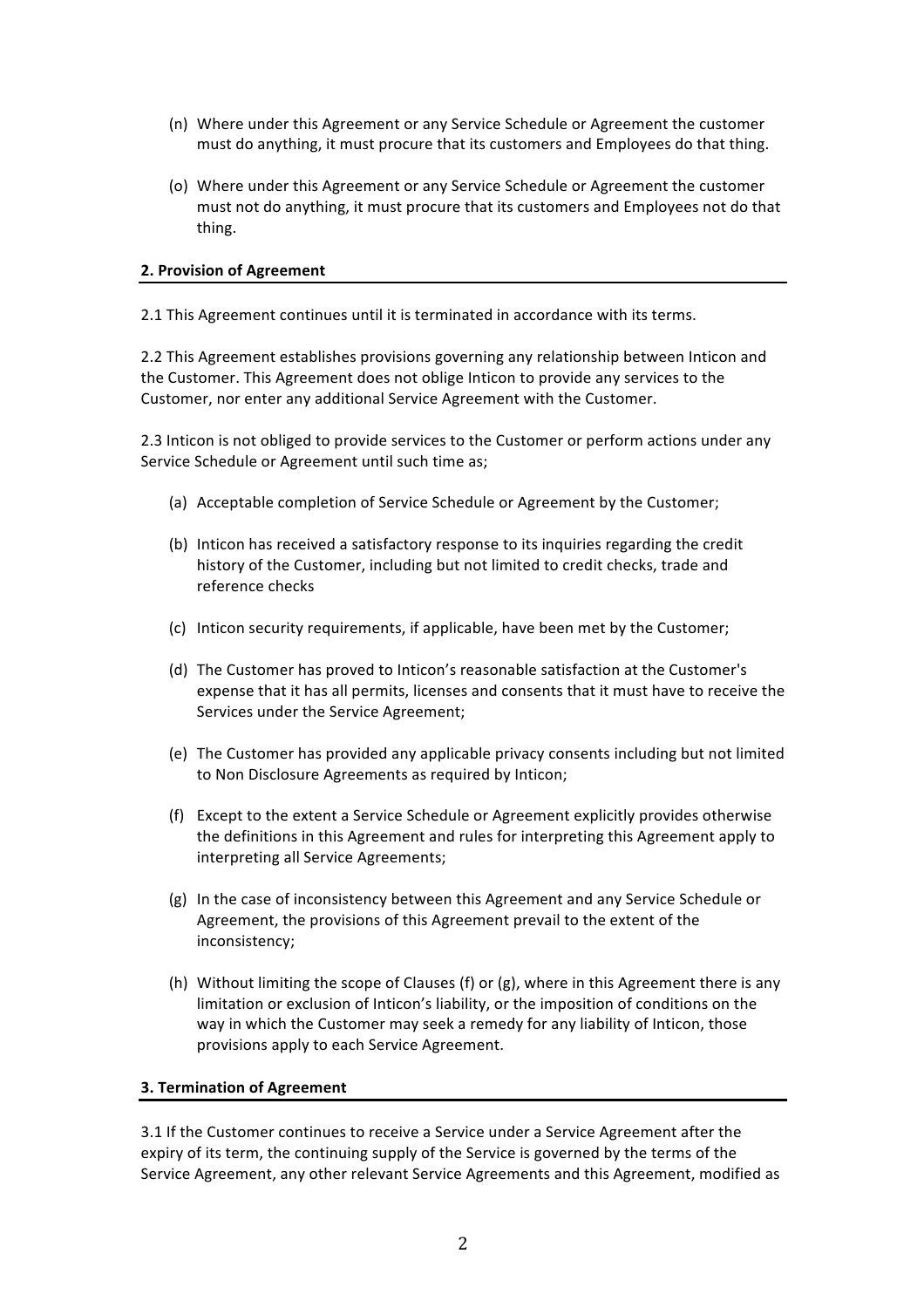## follows:

- (a) Any term specified in the Service Schedule or Agreement does not apply;
- (b) Any party may terminate the Service Schedule or Agreement by providing one Month notice to the other party;
- (c) In the event the Customer does not meet its obligations under any Service Schedule or Agreement, or this Agreement Inticon may terminate this Agreement and or any one or more Service Schedule's or Agreements by providing the Customer 48 hours notice without prejudice;
- (d) Inticon may change the amount and or frequency of charges payable by the Customer by giving thirty (30) days notice.

3.2 This Agreement continues in force even if there is no current Service Schedule or Agreement in force, until it is terminated by Inticon or the Customer giving notice to the other. Notice to terminate this Agreement, other than for a breach of this Agreement or any Service Schedule or Agreement entitling the other party to terminate this Agreement, may not be given by any party during any time when any Service Schedule or Agreement is in force between the parties.

3.3 Despite the termination of this Agreement for any reason, if any party has committed a breach of this or any Service Schedule or Agreement which has or is capable of causing loss to the other party, the aggrieved party's rights in relation to such loss survive termination of this Agreement.

- (a) Where any Service Agreement with the Customer is for a fixed period and the Service Schedule or Agreement is terminated as a result of the Customer's breach or repudiation of it, or the occurrence of any event (including pursuant to a right of Inticon to terminate the Service Schedule or Agreement for the breach or to accept the repudiation) then without prejudice to any other right to damages Inticon may have, Inticon's damages are the total of the amounts the Customer would have become due to pay over the remainder of the fixed term of the Agreement (referred to as the "foregone revenue"), less Inticon's reasonable estimates of the amounts saved by it not providing the Service to the Customer over that period.
- (b) Inticon's statement of the damages calculated under this Clause, and any other damages to which Inticon reasonable believes it is entitled to by law, becomes a liquidated debt due and payable by the Customer forthwith, and is conclusive of the matters stated in it unless the Customer proves it is incorrect.

3.4 In the event the Customer does not meet its obligations under and Service Schedule or Agreement, or this Agreement Inticon may terminate this Agreement and or any one or more Service Schedule's or Agreements by providing the Customer 48 hours notice without prejudice.

## **4. Supply of Services**

4.1 The Customer is responsible to have the Hardware it needs to gain benefit from or to use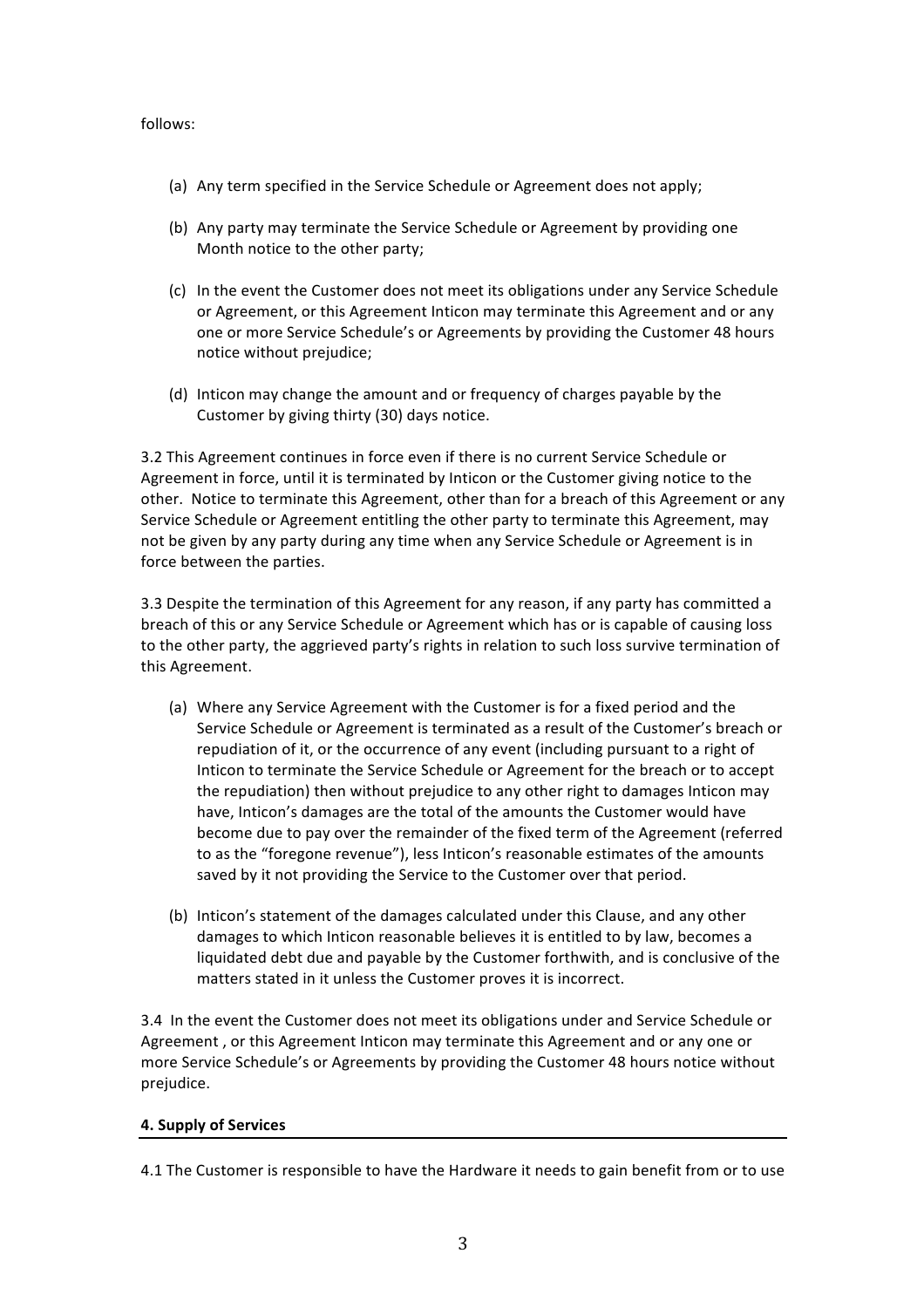any Service provided by Inticon. Inticon makes no warranties about the suitability of any Service for the Customer's needs, unless it does so separately in writing.

The Customer is required to

- (a) Grant Inticon necessary access to its Hardware, Network and Premises for the purpose of initial and or ongoing provision of services;
- (b) Make appropriate facilities available to Inticon at the Customer's Premises which Inticon reasonably requires to do anything referred to in Clause (a);
- (c) Grant Inticon necessary access to its Hardware, Network and Premises in order to comply with Australian law;
- (d) Provide to Inticon's satisfaction consent from landlord or facilities management, if applicable, to do anything on the Customer's premises it must or may do under this Agreement or any Service Schedule or Agreement:
- (e) Provide to Inticon's satisfaction consent from landlord or facilities management, if applicable, to remove Inticon Hardware from the Customer's Premises on the termination of this Agreement or any Service Schedule or Agreement;
- (f) Liaise and deal with its own customers concerning all matters, including but not limited to fault reports, complaints and general inquiries about the Services, and is solely responsible for billing and collecting payment from its customers.

4.2 The Customer must be ready at the commencement date as per any Service Schedule or Agreement to receive all Services. Failure by the Customer to be ready at the commencement date does not relieve the Customer from responsibility to pay any fixed and or minimum usage charges, recurring or otherwise.

## 4.3 Location of Services

- (a) Inticon's obligation to supply a Service under any Service Schedule or Agreement is only to supply it to the port, FNN, IP address, number or address whether physical or electronic ("Address") as specified within the Service Schedule or Agreement as initially advised by the Customer to Inticon, or as allocated by Inticon. Inticon may consent to supplying the Service to any different Address, but if it does so the Customer must pay on demand the extra costs incurred by Inticon, in addition to Inticon's mark up on these costs.
- (b) The Customer acknowledges that it has no right, title or ownership in any Address allocated to it by Inticon as part of any Service supplied by Inticon. Inticon reserves the right to replace or reallocate any Address as a result of compliance with any Law, the National Numbering Plan any direction from an Authority, or any requirement of any third party from whom Inticon obtained the Address. Inticon will notify the Customer of any Address change that will affect the Customer.

#### **5. Service Level Guarantees**

5.1 Notwithstanding anything else in this agreement, except: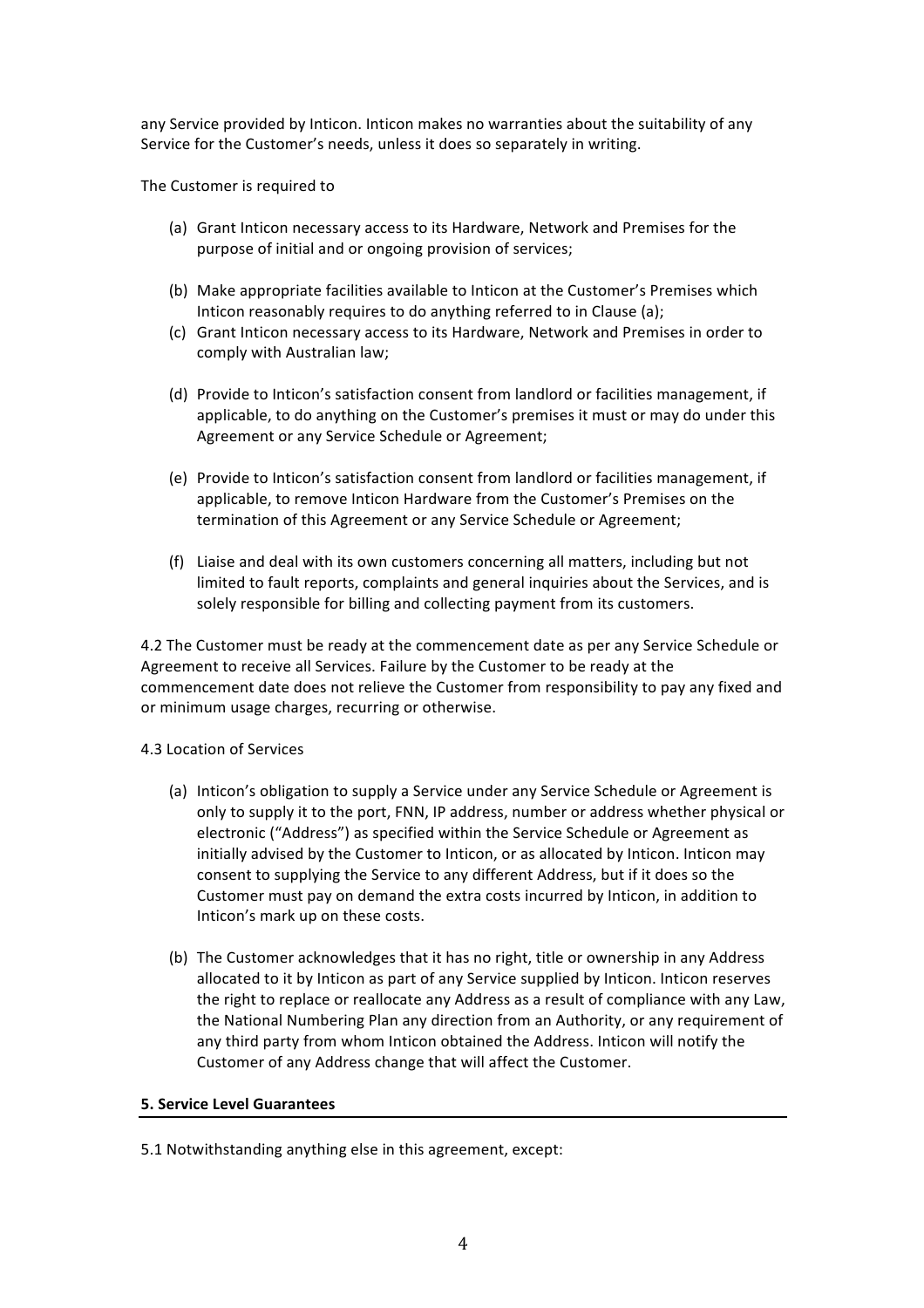- (a) Where and to the extent of Clauses 11.0 and 13.1 apply;
- (b) In the case of a Service Outage caused or contributed to by the failure of or defect in the supply of any goods or services to Inticon by a third party which Inticon uses to supply the Service;
- (c) In the case of a Planned Service Outage of which five (5) days Notice is given.

where a Service Schedule or Agreement contains a Guaranteed Service Level for a Service, Inticon must provide the Service to that level, except to the extent that the Customer causes or contributes to the failure.

5.2 The Customer's sole remedy if Inticon fails to meet a Guaranteed Service Level is a rebate of the portion of the periodic charge for the Service applicable to the period in excess of the guaranteed service level as specified in the Service Schedule or Agreement for which the service was not operating as defined in the Service Schedule or Agreement, multiplied by the Rebate Factor specified in the Service Level condition of the Service Schedule or Agreement.#

5.3 A service is deemed to have been provided as agreed to be provided by Inticon or to such lesser level as admitted by Inticon unless the Customer proves otherwise.

5.4 Inticon may temporarily suspend provision of Service without liability for any reasonable purpose including

- (a) Ongoing maintenance or repair work of any Inticon's Hardware or Network;
- (b) Moving the location of any of Inticon's Hardware or Network.

A suspension under this Clause is referred to as a Planned Service Outage, and where possible five (5) days Notice will be given to the Customer.

## **6. Billing and Payments**

6.1 The customer must pay Inticon all charges due under this Agreement and any Service Schedules or Agreements on or by their due dates by the method specified by Inticon. If no due date is specified for a charge in any Agreement, the due date is the date specified on the invoice, or if no due date is specified the due date is the date the invoice is generated.

- (a) Charges under a Service Schedule or Agreement which are fixed charged referable to a period ("Billing Period") are payable in respect of each Billing Period in advance;
- (b) Charges under a Service Schedule or Agreement which are based on time or volume use of a Service, are payable in arrears subject to Clause 6.1;
- (c) Charges under a Service Schedule or Agreement which are installation and establishment charges or charges for any goods supplied by Inticon are payable before Inticon is obliged to carry out the installation or supply the goods.

6.2 Where charges under any Service Schedule or Agreement are based on time, usage or volume of a Service, Inticon's records are conclusive, unless the Customer proves they are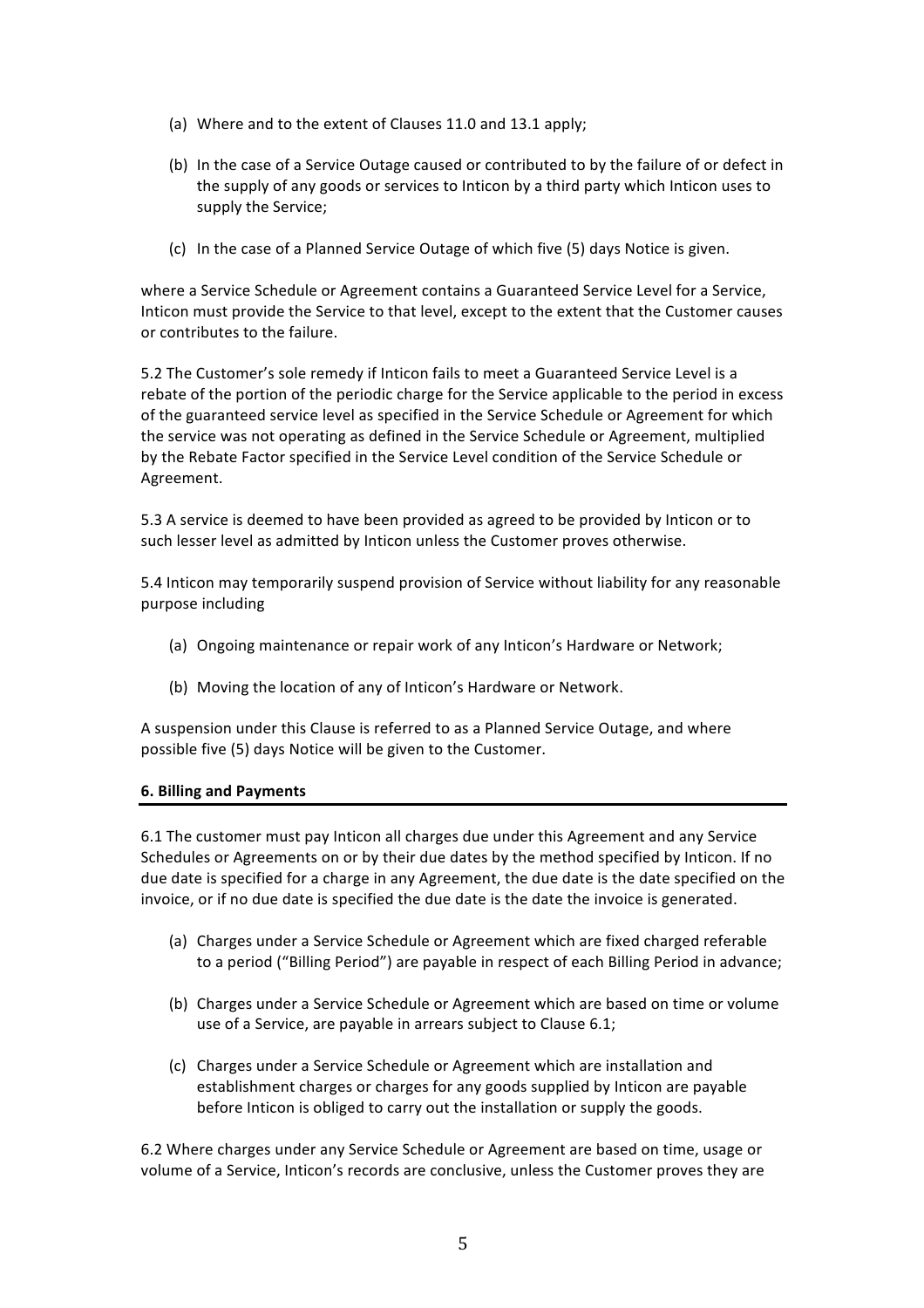## incorrect.

6.3 Inticon may make a reasonable estimate of the time for which or the volume of the Service that is likely to be used for a billing period

- (a) That has not commenced;
- (b) That has not expired:
- (c) That has expired, where Inticon does not yet know the actual amount of such use in the period.

and the estimated charge is payable as if it were a fixed charge.

6.4 Where the Customer has paid a charge for the whole or part of any Service based on an estimate by Inticon, Inticon will determine the actual amount of usage of the Service made by the customer at the end of the billing period and:

- (a) if the estimated amount paid was greater then the actual amount due, Inticon must credit the excess amount to the Customer's account, but need not make any payment in respect of the credit unless no other amounts might become due from the Customer to Inticon under any existing agreements between the parties;
- (b) if the estimated amount paid was less then the actual amount due, the Customer must pay Inticon the amount of the underpayment immediately.

6.5 Where a Service is past its due date without payment being received by Inticon, Inticon reserves the right to suspend provision of all or any Service's without prior notice to the Customer until such time as the Customer's account is brought up-to-date.

6.6 Inticon may set off in whole or in part any amounts due by Inticon to the Customer under this Agreement or any Service Schedule or Agreement, against any amount due by the Customer to Inticon under this or any Agreement.

6.7 The Customer may not delay payment or deduct, withhold or set off any amounts for accounts in credit, counterclaims, disputes or for any other reason or attach any condition to a payment except as expressly provided in this Agreement or any Service Schedule or Agreement.

6.8 Inticon is taken to have received a payment from the Customer where

- (a) it is made by Electronic Payment, on the date of deposit as shown by Inticon's Merchant Facility or Bank Statement;
- (b) where it is made by cheque (if permitted by Inticon) on the date it receives the cheque or, if the cheque is dishonored, and Inticon does not reject it, on the date cleared funds are received by Inticon as well as all dishonor fees and charges.

6.9 Upon suspension of services due to non payment, Inticon reserves the right to forward the Customer's account to a commercial debt collection facility. This includes disclosing account information including but not limited to, information referred to in Clause 7.4.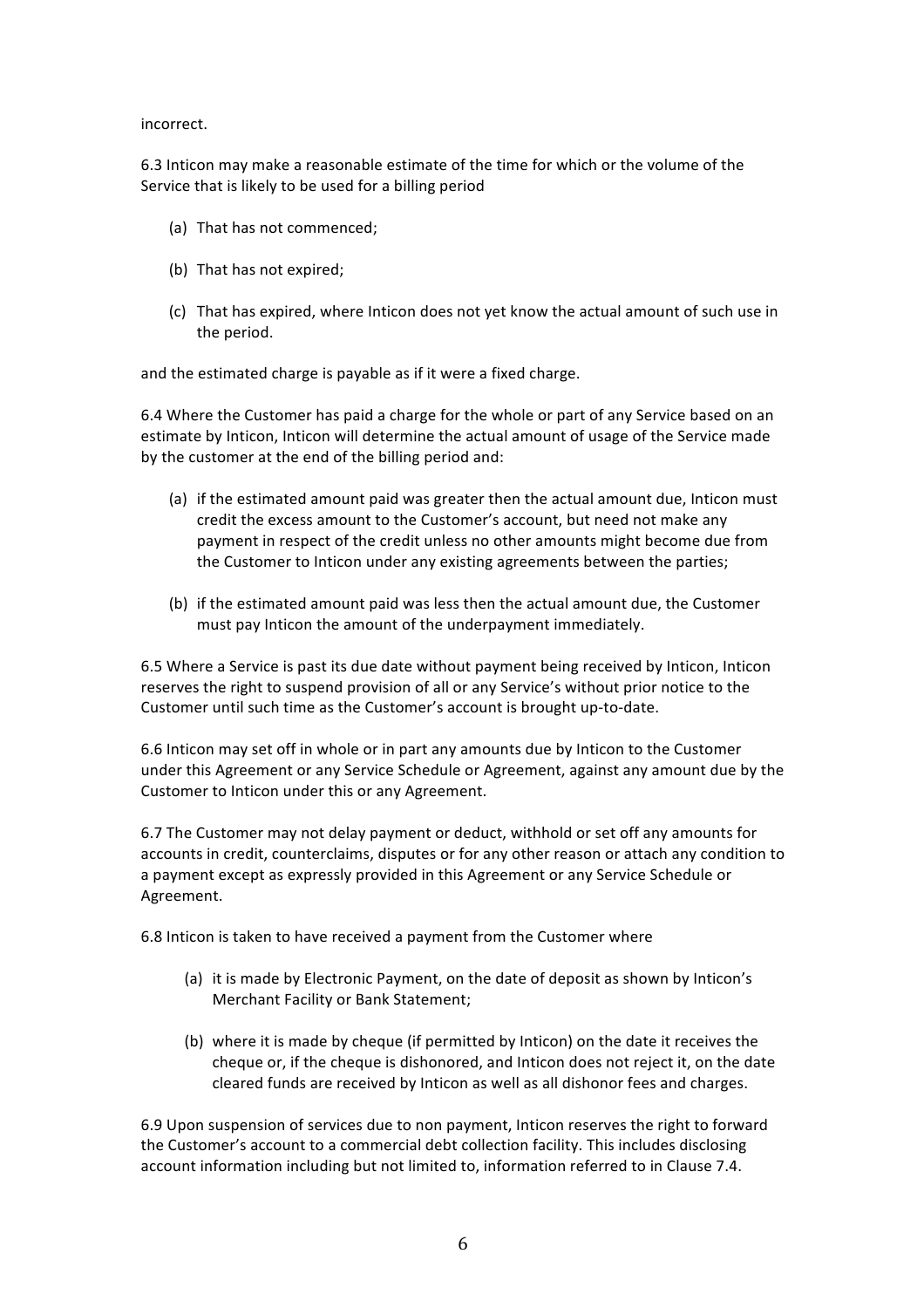6.10 The Customer is liable to make payment for all collection and legal costs incurred by Inticon at the demand of Inticon or a third party as authorised by Inticon.

# **7.** Credit Information

7.1 The Customer and or Security Provider warrant that all credit information given by the Customer and or Security Provider was true and correct at the date it was given, and that no material variation to it adverse to the interests of Inticon has occurred since that date.

7.2 The Customer and or Security Provider consent to Inticon obtaining information from third parties specified by Inticon about their creditworthiness, and using it to manage its credit risk under this and any Agreement.

7.3 Inticon may request the Customer and or Security Provider provide any Credit Information while this Agreement is in force.

7.4 In the event there is a change in the income and expenses, assets and liabilities or any relevant circumstances if the Customer and or Security Provider that might affect the ability of the part to meet its obligations to Inticon under this or any Agreement, then that party must immediately notify Inticon.

7.5 For the purposes of processing this Agreement, establishing the Customer's account and the#

ongoing credit management of the Customer's account, Inticon may disclose to a credit reporting agency, personal information relating to the Customer or any Security Provider which is in Inticon's possession, including but not limited to, information referred to in Clause 7.4. The Customer and or the Security Provider consent to that disclosure or use.

7.6 The following is a list of Customer information relating to the Customer, which may be disclosed to a credit reporting agency:

- (a) Customer name and address, CAN, business names, partnership details;
- (b) Details of the Customer's application for Services and Services supplied to the Customer;
- (c) Credit limits on the Customer's accounts;
- (d) The amount of any payments which are over due;
- (e) Court judgments or bankruptcy orders made against the Customer;
- (f) That Inticon has ceased to provide services to the Customer in accordance with this Agreement as a result of Customer default relating to payment;
- (g) Any additional information that Inticon believes to be relevant.

## **8. Insurance**

8.1 In the event that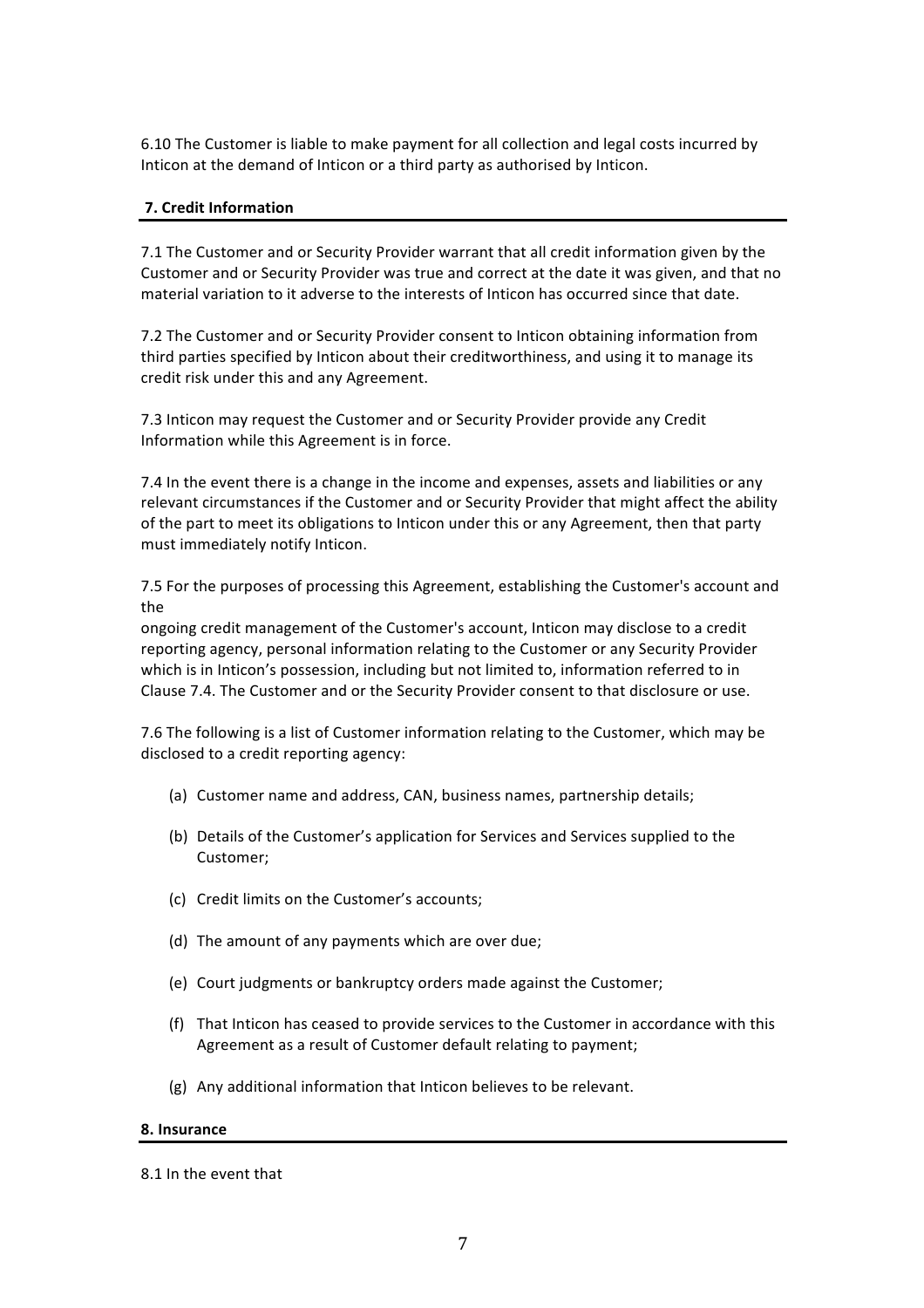- (a) a Service Schedule or Agreement permits the Customer's Hardware to be located on Inticon's Premises, or in proximity of any of Inticon's Hardware, whether on Inticon's Premise's or elsewhere;
- (b) a Service Schedule or Agreement or an arrangement made in respect of a Service Schedule or Agreement permits the Customer or its Employees to be on Inticon's Premises;
- (c) a Service Schedule or Agreement or an arrangement made in respect of a Service Schedule or Agreement permits Inticon's Employees to be on the Customer's Premises or in proximity to any of the Customer's Hardware;

the Customer must have insurance against

- (a) its liability for any negligence resulting in damage to Inticon and its Employees with cover of at least  $$1,000,000$  per claim;
- (b) where any Inticon Hardware is placed on any property other Inticon's Premise's at the Customers request, insurance against damage to the Hardware for its full replacement value covering all risks Inticon considers appropriate.

## **9. Title to Goods**

9.1 Inticon remains title in any goods sold to the Customer until they are paid for in full. The Customer will identify those goods as Inticon's goods, referred to as "Retained Title Goods".

9.2 Inticon shall have access to any premises where the Retained Title Goods are stored to retake possession of them should they not be paid for in full on or by their due date.

9.3 The Customer indemnifies Inticon and its Employees against any claim by the Customer or any third party for any damage caused by Inticon or its Employees in retaking possession of Retained Title Goods

## **10. Confidentiality**

10.1 The Customer accepts the provisions as specified within the current Inticon Privacy Agreement, including but not limited to provisions made within any attached appendixes.

## **11. Liability**

11.1 Except as expressly provided to the contrary in this Agreement or any Service Schedule or Agreement and to the full extent permitted by law, all terms, conditions, warranties, undertakings, inducements or representations whether express, implied, statutory or otherwise relating in any way to the Services supplied under this Agreement or a Service Schedule or Agreement and a party's obligations under this Agreement and all Service Schedules or Agreements are excluded.

11.2 Where any Act of Parliament implies any term in this Agreement or any Service Schedule or Agreement, and that Act of Parliament makes Invalid provisions under a contract which exclude or modify the operation of the term, the term is deemed to be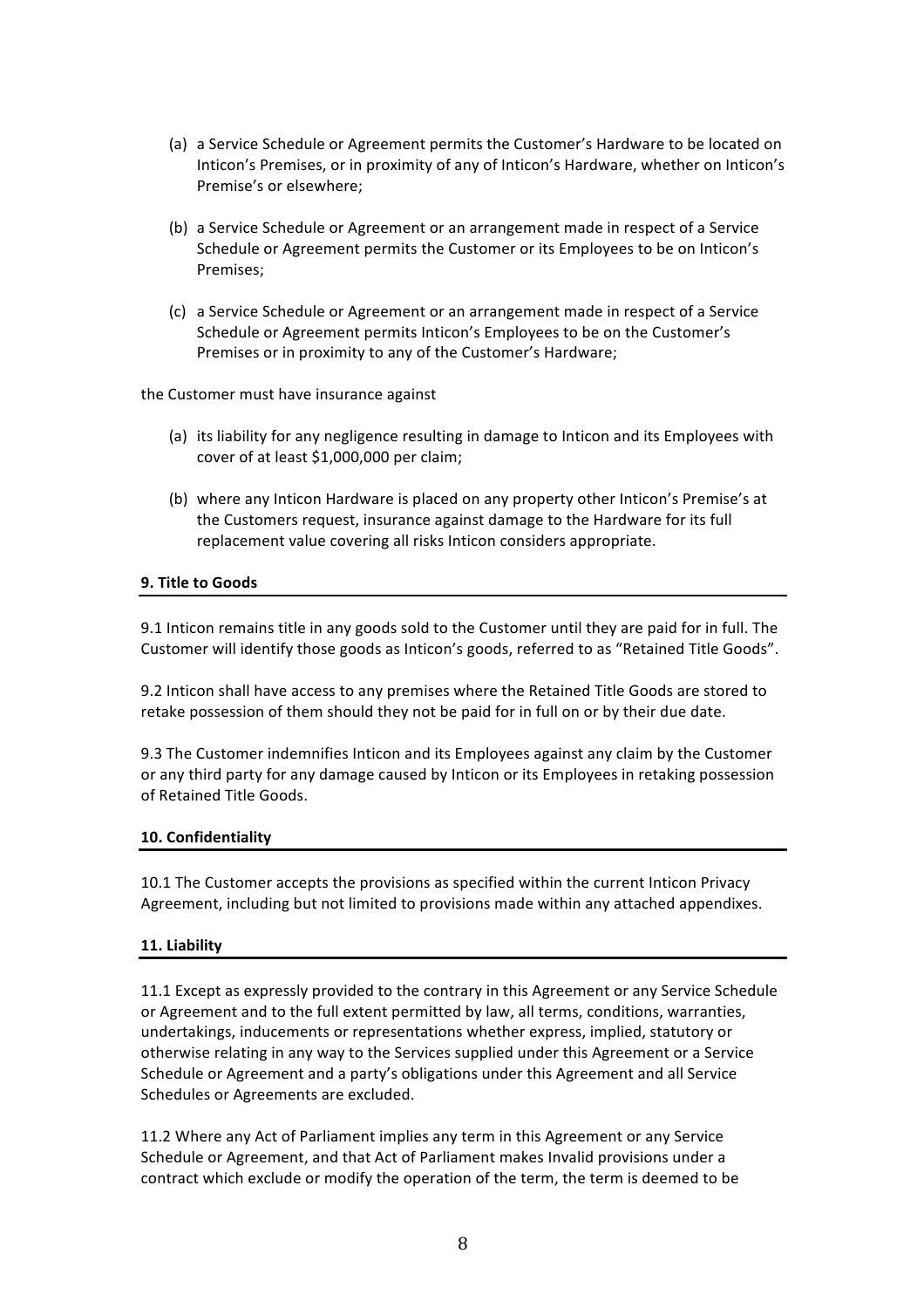included in this Agreement and any relevant Service Schedule or Agreement.

11.3 To the extent permitted by law, Inticon excludes all liability for consequential loss, loss of profits of any kind, loss or corruption of data, loss of revenue, economic loss of any kind and indirect loss, in contract, tort, intended conduct, under any statute or otherwise (including negligence), to the Customer or connected to this Agreement or any Service Schedule or Agreement.

11.4 The Customer indemnifies and holds Inticon harmless against all claims made against Inticon (including the costs of dealing with unsuccessful claim) arising out of or in connection with:

- (a) a breach of this Agreement;
- (b) a breach of any Service Schedule or Agreement;
- $(c)$  a breach of any law of or that exists in any country of the World:
- (d) the acts and omissions, whether negligent or not;

by the Customer, by the Customer's customers or by the Customer's Employee.

## **12. Force Majeure**

12.1 For the purposes of this Clause 12, Force Majeure refers to any circumstance beyond the reasonable direct or indirect control and without the fault or negligence of Inticon, including but not limited to any:

- (a) failure of supply of a service to Inticon that Inticon supplies to the Customer;
- (b) failure of any service supplied to Inticon on which the supply of the Service to the Customer is dependant;
- (c) act of God, act of war, cyclone, fire, flood, explosion, storm or earthquake;
- (d) change in law or action of any government or Authority;
- (e) strike, industrial action or riot.

12.2 Failure in performance by Inticon as a result of a Force Majeure event will not constitute a breach of this Agreement or any Service Schedule or Agreement provided that Inticon

- (a) notifies the other party in writing within three (3) days of the occurrence of the Force Majeure event and its anticipated likely duration and effect;
- (b) uses its best endeavours to resume fulfilling its obligations as promptly as possible, providing the other party with written notice within three (3) days of the cessation of the Force Majeure.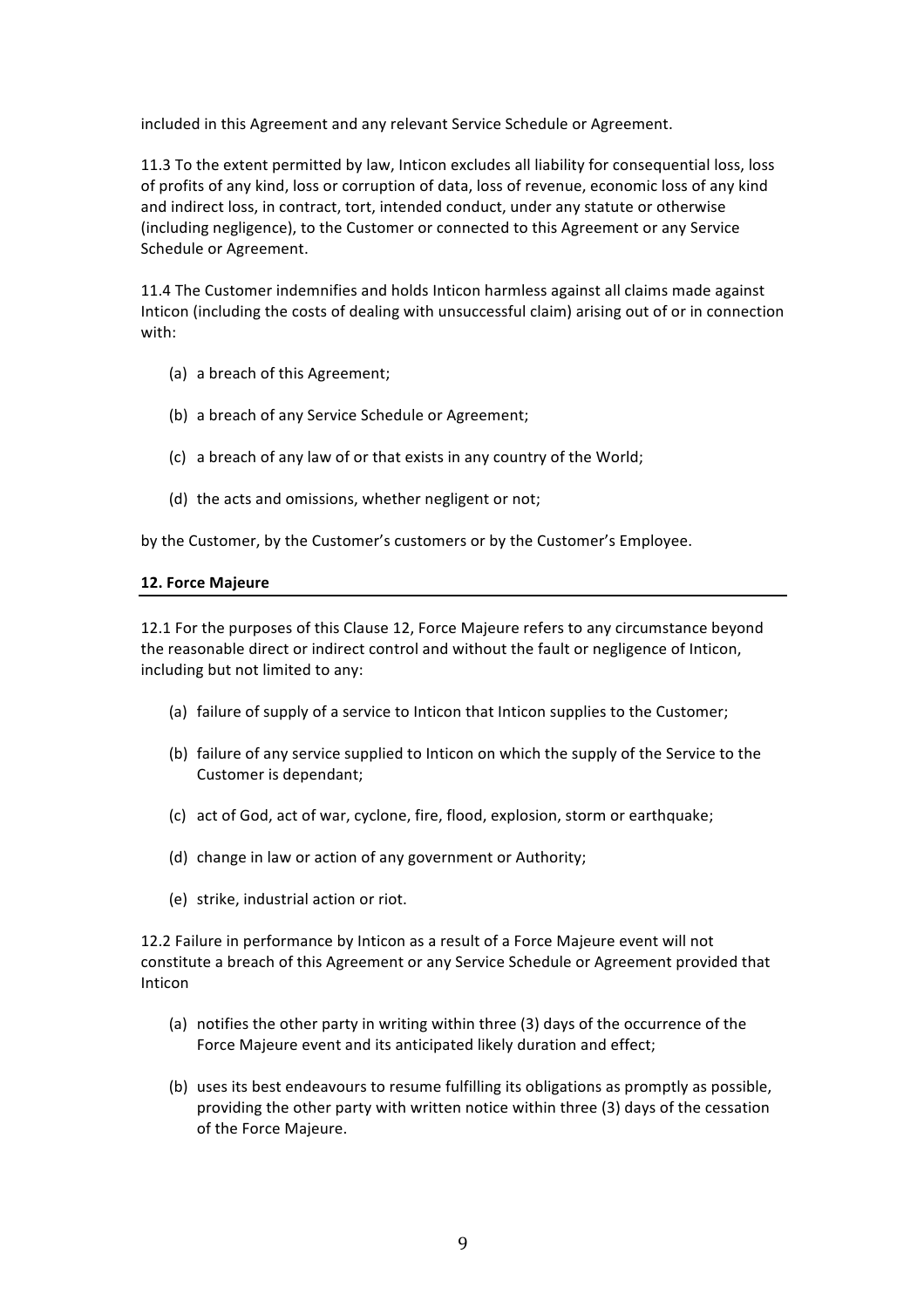### **13. Regulatory Events**

13.1 If a Regulatory event occurs which Inticon believes will prevent or interfere with the supply of the Service, or make it more expensive or less profitable for Inticon to supply the Service then;

- (a) Inticon may suspend provision of the Service until an agreement, if any, is reached under Clause (c) below and put into effect;
- (b) Inticon must advise the Customer of the Regulatory event;
- $(c)$  Inticon and the Customer must enter good faith negotiations to see whether they can agree on amendments which will avoid the difficulty Inticon perceives the event has caused. If the negotiations do not result in an agreement within fourteen (14) days, Inticon may terminate any one or more of this Agreement and any Service Schedules or Agreements as it sees fit.

### **14. Attribution of Fault**

14.1 The Customer must not attribute fault to Inticon when communicating with any third party, including but not limited to its own customers, except where to comply with this requirement would:

- (a) require the Customer to breach any law;
- (b) prevent the Customer from defending a claim made against it.

but where a Customer intends to attribute fault to Inticon, it must give Inticon reasonable notice of the claims it intends to make.

#### 15. Default

15.1 In the event that

- (a) any amount payable is unpaid for fourteen (14) days after becoming due under the Agreement or any Service Schedule or Agreement, excluding an amount that is being dealt with in accordance with the Billing Dispute Procedure;
- (b) the Customer has failed to perform and observe any provision of this Agreement or any Service Schedule or Agreement binding on the Customer, other than an obligation to pay money;
- (c) the Customer or a Security Provider admits to any persons inability to pay its debts in writing;
- (d) an application is made to a Court for an order summoning a meeting of any class of creditors of the Customer or of a Security Provider;
- (e) a controller, as defined in the Corporations Act, is appointed in respect of the Customer of a Security Provider, or of any property of the Customer or a Security Provider;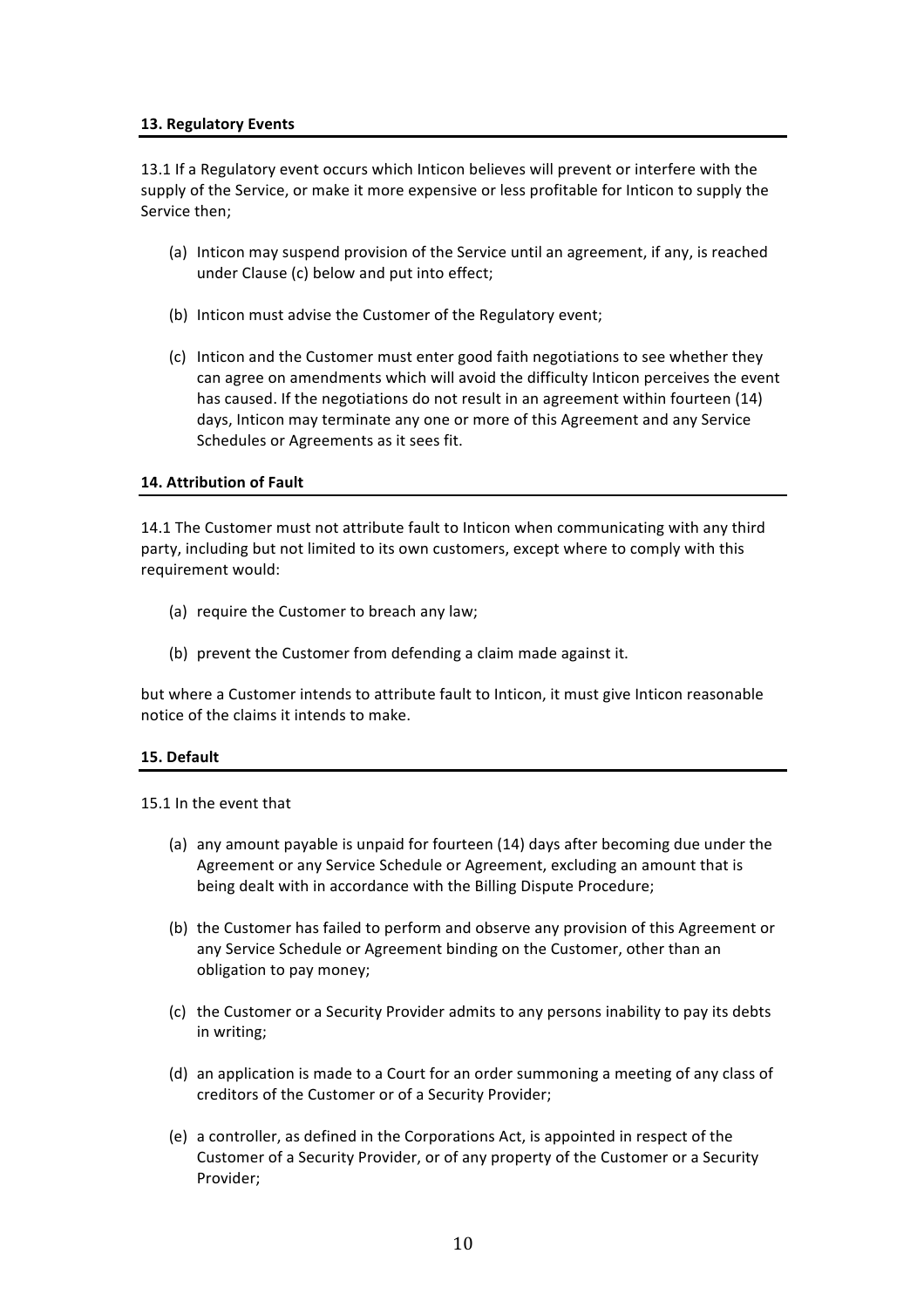- (f) a mortgagee takes possession of any property of the Customer or of a Security Provider;
- $(g)$  an investigation is commenced under the Australian Securities Commission Act to investigate the affairs of the Customer or of a Security Provider;
- (h) the Customer or a Security Provider being a natural person, commits an act of bankruptcy;

then the Customer is in default under this Agreement and all Service Schedules or Agreements, regardless of whether, in the case where the default is the failure to perform and observe a provision of an agreement or rectify a failure to perform and observe a provision of an agreement after notice, it was a failure to perform and observe a provision of one or more but not all of the agreements between Inticon and the Customer. Inticon may terminate any one or more of this Agreement and any Service Schedules or Agreements as it chooses if a default occurs. This Clause is without prejudice to Inticon's rights to terminate this Agreement or any Service Schedule or Agreement in other circumstances allowed for by Law.

## **16.#Costs**

16.1 Where this Agreement states that any party is to pay any costs of Inticon those costs include

- (a) The costs of any litigation to enforce any obligation of the party taken by Inticon, including proceedings for the enforcement of any judgment or order. Without limiting the generality of this Clause, the costs of litigation and enforcement proceeding include the costs of locating any party and serving documents on the party.
- (b) The costs of time spent by any Employee of Inticon and by resources used by Inticon in investigating and dealing with the failure by the Customer or any Security Provider to perform or observe any provisions contained or implied in this Agreement or in any Service Scheduled or Agreement, and doing anything that it would not have been reasonable for Inticon to do if the Customer or the Security Provider had not so failed, including time spent communicating with the Customer or the Security Provider about the failure, at they rate considered reasonable by Inticon having regard to:
	- i. The remuneration paid to the Employees dealing with the matter;
	- ii. The time spent by the Employee:
	- iii. Inticon's fixed and variable overheads of conducting business:
	- iv. Loss or inconvenience caused to Inticon by the diversion of its Employee away from his usual tasks
- 16.2 On demand of Inticon the Customer shall pay to Inticon
	- (a) The stamp duty (including penalties and fines other than penalties and fines due to the default of Inticon) and;
	- (b) All Inticon's legal and other costs of and incidental to failure by the Customer or any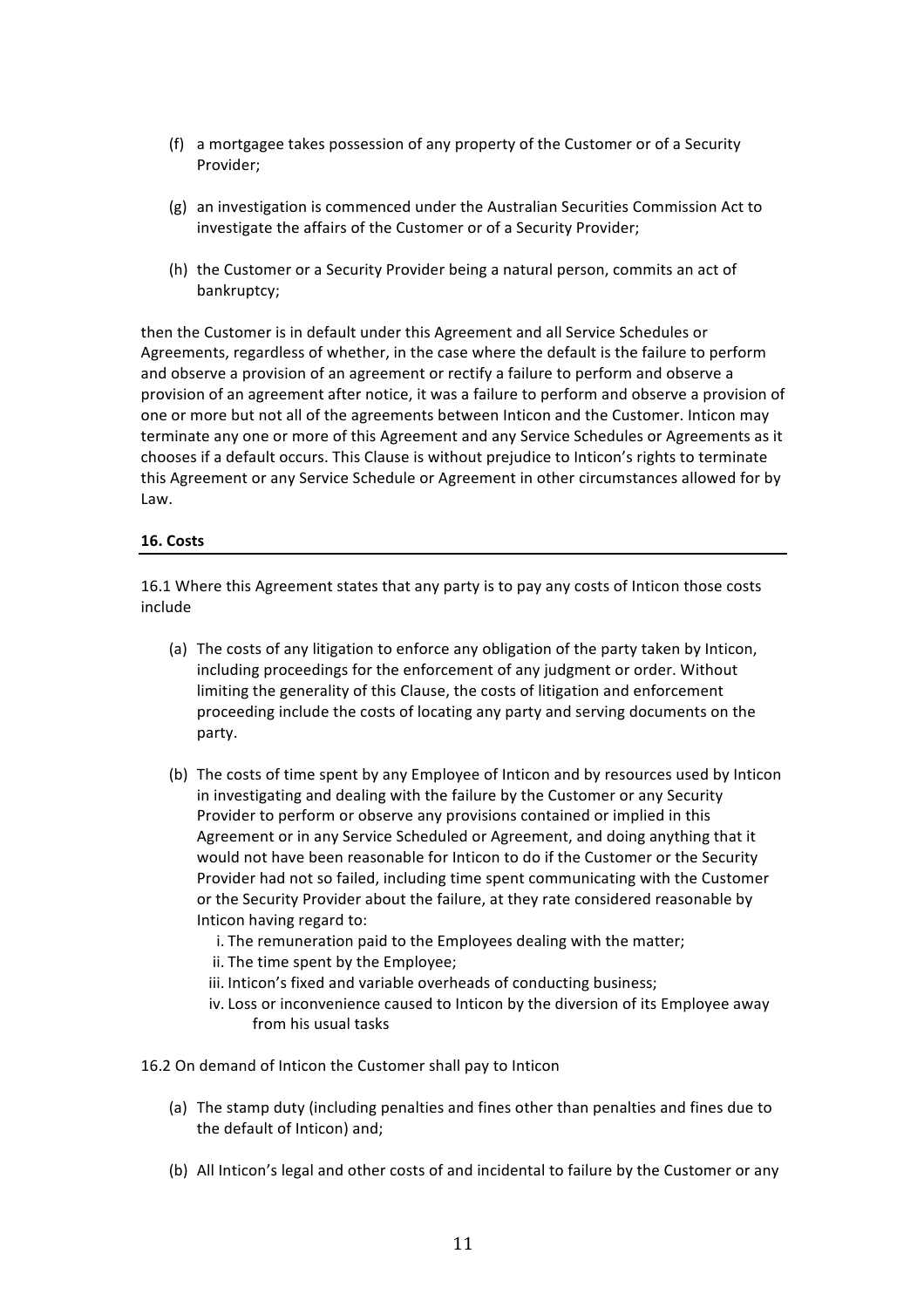Security Provider to perform and observe any provisions contained or implied in this Agreement or in any Service Schedule or Agreement.

16.3 Where expressly under this Agreement or by Law, the Customer or a Security Provider has to compensate or indemnify Inticon against any loss or damage, that obligation includes an obligation pay Inticon's costs in relation to the loss or damage.

16.4 Where under this Agreement or any Service Schedule or Agreement the Customer or a Security Provider must pay the cost of Inticon doing anything id Inticon demands payment of its estimate of those costs in advance the relevant party must pay them on demand and, if Inticon is otherwise required to do that thing, it is not required to do so until the Customer has paid the costs estimated and demanded by Inticon of doing the thing to Inticon in advance. In a case where the Customer makes a payment of Inticon's estimated costs after the actual level of those costs has been ascertained there shall be an accounting between the parties so that the actual level of such costs is in fact paid by the Customer.

## **17. Severability of Provisions**

17.1 All provisions of this Agreement and of any Service Schedules or Agreements shall so far as possible be construed so as not to be Invalid in any respect but if any provision or part provision on its true interpretation is Invalid in any respect that provision shall so far as possible be read down to such extent as may be necessary to ensure that it is not Invalid so as to give it a valid operation of a partial character. If any such provision or part provision cannot be so read down, such provision or part provision shall be deemed to be severed from this Agreement and the remaining provisions of this Agreement are not in any way be affected or impaired.

17.2 If a provision of this Agreement of a Service Schedule or Agreement is Invalid in whole or in part, and as a result this Agreement or any Service Schedule or Agreement is less beneficial tor more onerous to Inticon, Inticon may:

- (a) deem a provision to be included in this Agreement or the Service Schedule Agreement as it chooses with such wording as it thinks fit which as nearly as possible puts Inticon in the same economic position as it would have been in had the provision or part provision not been severed or affected by Clause 17.1, and as such provision is deemed to have been binding on the parties from the date specific by Inticon including a date in the past;
- (b) in a case where in Inticon's opinion it is not possible to achieve the effect provided for in Clause (a) – terminate the relevant Agreement or deem the relevant Agreement to be terminated from any date as is specified by Inticon, including a date in the past.

## 18. Consents

18.1 Except as expressly stated otherwise in this Agreement, Inticon may conditionally or unconditionally give or withhold any consent or permission to be given under this Agreement and any Service Schedule or Agreement and is not obliged to give its reasons for doing so. Inticon's consent is only valid if in writing.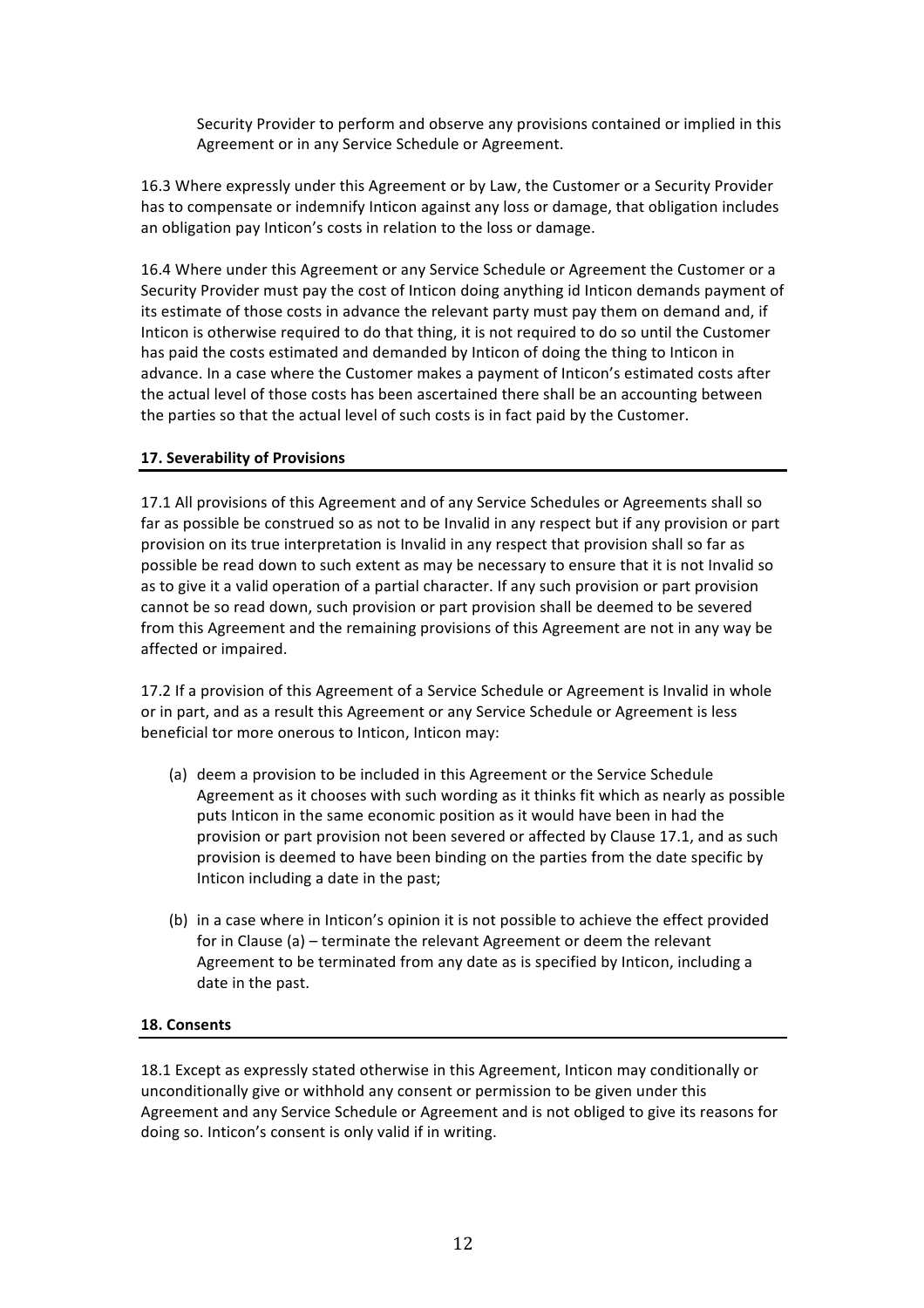## 19. Legal Costs

19.1 Except as expressly stated otherwise in this Agreement, each party must pay its own legal costs and expenses of negotiating, preparing, executing and performing its obligations under this Agreement and the Service Schedules or Agreements.

### **20. Rights Cumulative**

20.1 Except as expressly stated otherwise in this Agreement or any Service Schedule or Agreement, the rights of a party under this document are cumulative and are in addition to any other rights of that party.

### **21. Customer Consent**

21.1 The Customer must sign all documentation and do all such things as Inticon reasonably requires (at Inticon's cost) to authorise or assist in obtaining consent or approval from an Authority to the transactions contemplated in this Agreement and any Service Schedule or Agreement.#

### **22. Relationship of Parties**

22.1 This document is not intended to create a partnership, joint venture or agency relationship between the parties. No party has the authority to pledge the credit of another.

#### **23. Entire Agreement**

23.1 This Agreement contains the entire Agreement between the parties with respect to its subject matter. It sets out the only conduct relied on by the parties and supersedes all earlier conduct by the parties with respect to its subject matter.

#### **24.#Counterparts**

24.1 This Agreement may be signed in counterparts and all counterparts taken together constitute one document.

#### **25.#Notices**

25.1 Any notice, consent, approval or other communication required or permitted under this Agreement:

- (a) must be in writing;
- (b) must be delivered by personal service, facsimile or by registered mail, addressed to the recipients' address or to any alternate address or facsimile number notified by either part.

25.2 Any Notice given or made under Clause 25.1 of this Agreement may also be sent by email if:

(a) the Notice is signed by a person clearly authorised by the sender;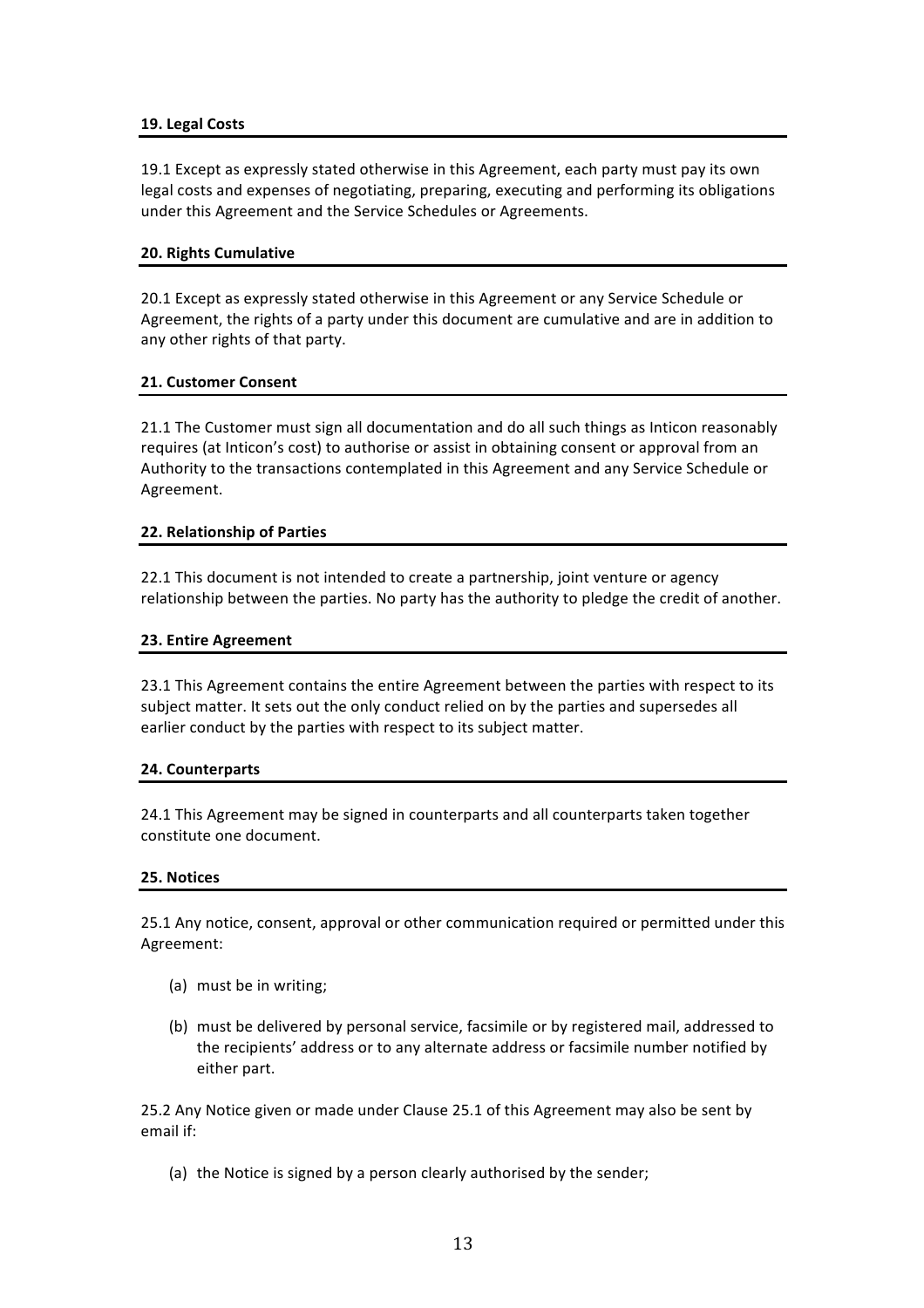- (b) the Notice is sent to:
	- a. Inticon: The email address of the Customer's Account Manager
	- b. The Customer: The email address of the Customer's representative

## **26. Governing Law**

26.1 This Agreement and any Service Schedule or Agreement is governed by and takes effect and will be construed in accordance with the laws of New South Wales, Australia. Each party submits to the jurisdiction of courts exercising jurisdiction there and waives any right to Claim those courts are an inconvenient forum.

## Appendix 1 – Glossary

"ACCC" means the Australian Competition & Consumer Commission.

"ACMA" means the Australian Communications and Media Authority

"Act of Parliament" means any Act of Parliament, delegated legislation, order in Council, proclamation, notice, rule, regulation, by-law, local law, notice, and other instrument imposing legal obligations on any other person (not being a matter of private law).

"Agreement" means this Agreement and includes any annexure, modification and schedule to this Agreement.

"Authority" includes any body or corporation which administers or has powers under any Law and includes Federal, State, and local governments and any department or agency of any government, and any body or corporation which exercises any executive, administrative or public function anywhere in Australia.

"Authority of any part of the World" includes Authority and also includes any body or corporation which administers any law of any country or subdivision of any country, and includes National, Federal, State, and local governments and governments of any subdivision of any country, and any department or agency of any such government and any body or corporation which exercises any executive, administrative or public function anywhere in the World.

"Billing Dispute Procedure" means the procedure available on demand from Inticon.

"**Business Day**" means a day other than a Saturday, Sunday or bank or public holiday in New South Wales.

"Clause" means a clause of this Agreement.

"Corporations Act" means the Corporations Act (Cth) 2001.

"Credit Information" means information and copies of documents relevant to a party's assets, liabilities, income and expenses, losses, gains, the likelihood of any of the foregoing occurring and all information that Inticon may wish to know to help it to understand whether the relevant party will be able to discharge its obligations under this Agreement and any actual or contemplated Service Schedule or Agreement at the relevant time or any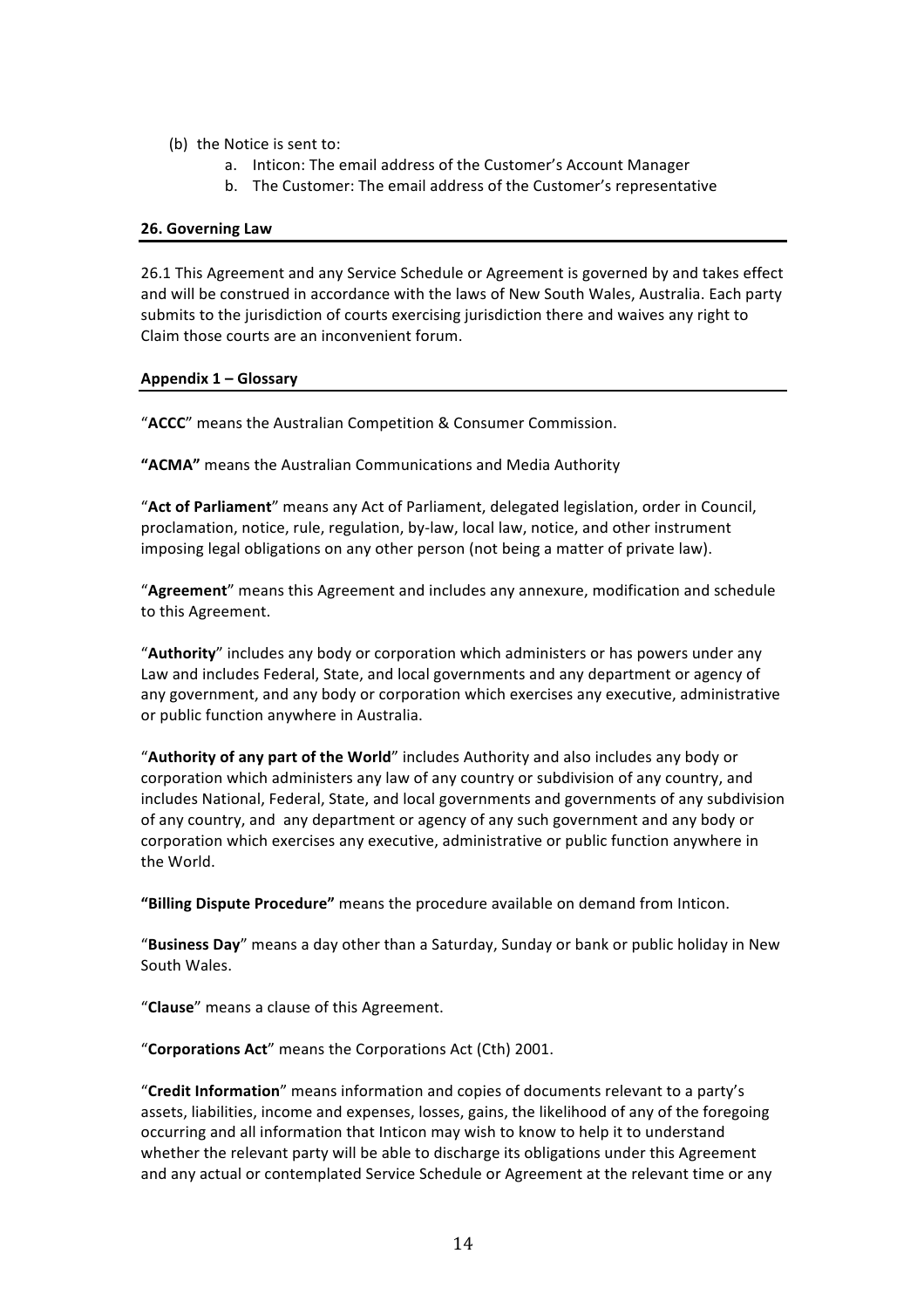time in the future.

"Customer's Hardware" includes any Hardware used by the Customer, whether owned by it or not, but excludes Hardware owned by Inticon or which Inticon obtained the right to use from any party other than the Customer.

"Customer's Network" includes any Network used by the Customer, whether owned by it or not, but excludes a Network owned by Inticon, or which Inticon obtained the right to use from any party other than the Customer.

### "Customer's Premises" means:

- (a) any premises owned or occupied as tenant by the Customer
- (b) any premises on which the Customer has a licence to place any of its Hardware or Network, but in that case excluding any premises which is Inticon's premises.

"Damage" includes without limiting the generality of that expression:

- (a) physical damage to Hardware;
- (b) loss or corruption of data;
- (c) economic loss;
- (d) interference with
	- I. the proper operation of a person's Hardware or Network
	- II. the proper flow or transmission of signals, data, electrical current, microwaves, optical signals, radio waves or other communications from to, from, between or over a person's Hardware or Networks;

"**Emergency**" means a situation reasonably deemed by Inticon to be an emergency whether before, during or after the fact.

"**Employee**" includes employee, officer, agent and independent contractor (where that contractor is acting on behalf of the party to whose employee the reference is).

"Guaranteed Service Level" means a guaranteed service level in a Service Schedule or Agreement or Service Level Agreement.

"Hardware" means computer, electronic device, electrical device, optical device, mechanical device and physical object used in conjunction with electronic, electrical optical or mechanical devices, notwithstanding that anything which is Hardware may also be a Network or part of a Network.

"Injury" includes death.

"Invalid" includes void, voidable, illegal and unenforceable.

"Law" includes any Act of Parliament, Requirement, and the rules of common law and equity.

"Legal Process" includes writ, summons or other originating process of any type whatever without limitation including any process which may be served in the course of proceedings to establish or enforce legal rights or obtain legal remedies, and any document that may be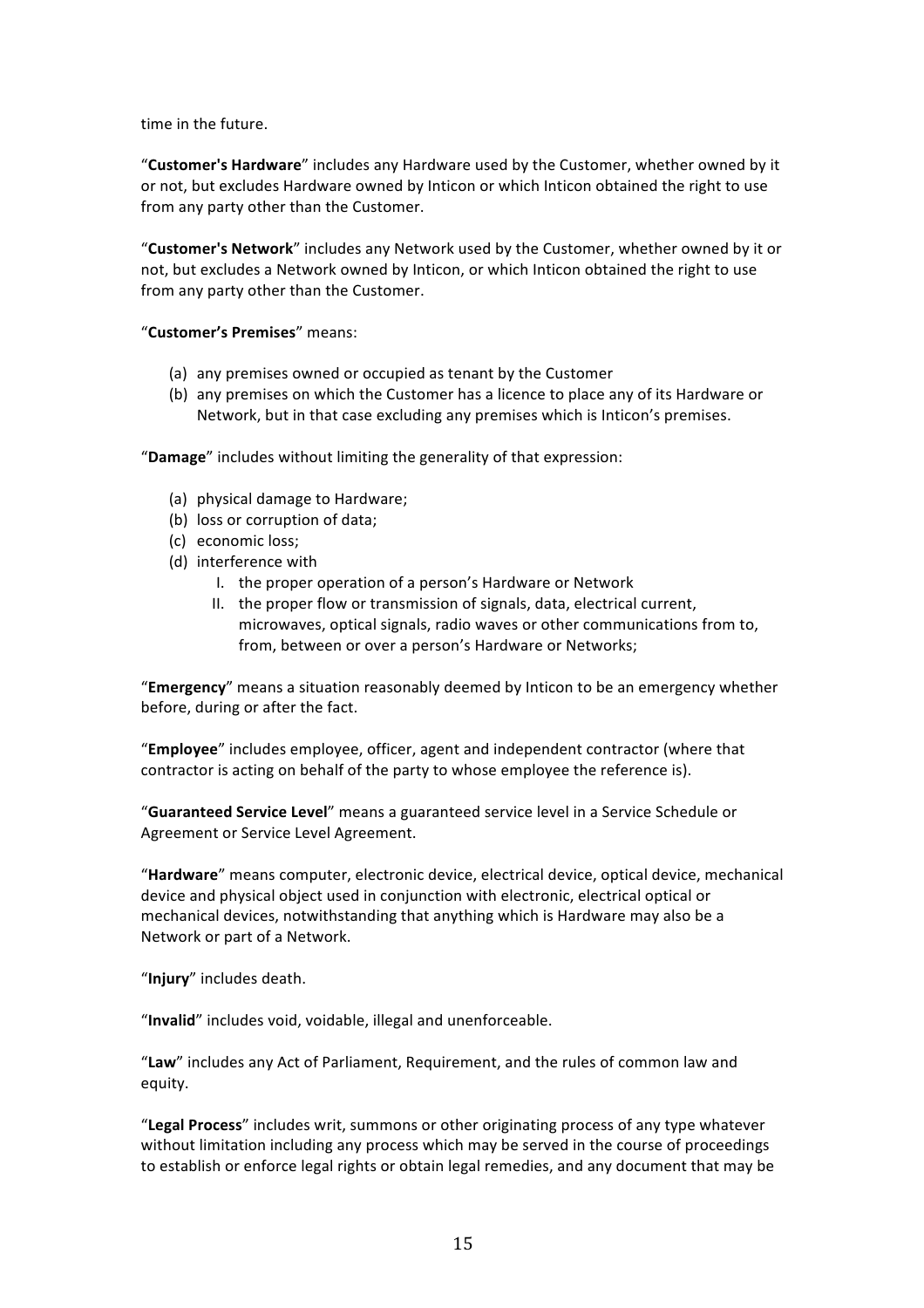used to commence arbitration proceedings.

"Maximum Permitted Downtime" means time for which a Service is not guaranteed to be operational under a Service Level Guarantee.

"Money Due" means any money due by the Customer under this Agreement or any Service Agreement, whether the Service Agreement has been entered into or is entered into at a future date, including money due under a Service Agreement that is renewed or extended on a monthly or other periodic basis.

"Network" means any means of connecting any two or more items of Hardware together, whether wholly or partly by cable, optic fibre, any physical means, transmission of electromagnetic radiation, or without limitation by any other means whatsoever. Where reference is made to a Network owned by or of any person, it is immaterial that the person does not own or use the whole means of connecting two or more items of Hardware together. The reference includes a reference to anything owned or used by that person which, when used in conjunction with anything else, is a means of connecting any two or more items of Hardware together.

"**Notice**" means a notice in writing signed by an Employee of the party giving the notice or its solicitor.

"Officer" includes any director, alternate director, secretary, assistant secretary, executive officer and attorney of the particular party.

"Person" includes corporation and vice versa.

## "Regulatory Event" means:

- (a) the enactment, amendment, replacement or appeal of any Law which materially affects Inticon's business or its rights or obligations under this Agreement or any Service Agreement;
- (b) the determination, addition, variation or removal of a Service Provider rule under the Telecommunications Act 1997 (Cth) applicable to Inticon, which materially affects Inticon's business or its rights or obligations under this Agreement or any Service Agreement;
- (c) the issue, registration, making, promulgation, amendment or replacement of any code by an Authority which materially affects Inticon's business or its rights or obligations under this Agreement or any Service Agreement;
- (d) the issue of a competition notice by the ACCC to Inticon in relation to its business or anything done under this Agreement or Service Agreement;
- (e) an Authority issuing any notice or without limitation other instrument requiring Inticon specifically or as part of a class to do or refrain from doing any act of thing, which materially affects its business or its rights or obligations under this Agreement or any Service Agreement;
- (f) an order by any court or Authority to the effect of the whole or any part of this Agreement or any Service Agreement is Invalid, or that Inticon must do or refrain from doing any thing (except as a result of a breach of this Agreement).

"Requirement" includes any requirement, notice, order, direction, recommendation, stipulation or similar notification received from or given by any Authority, whether in writing